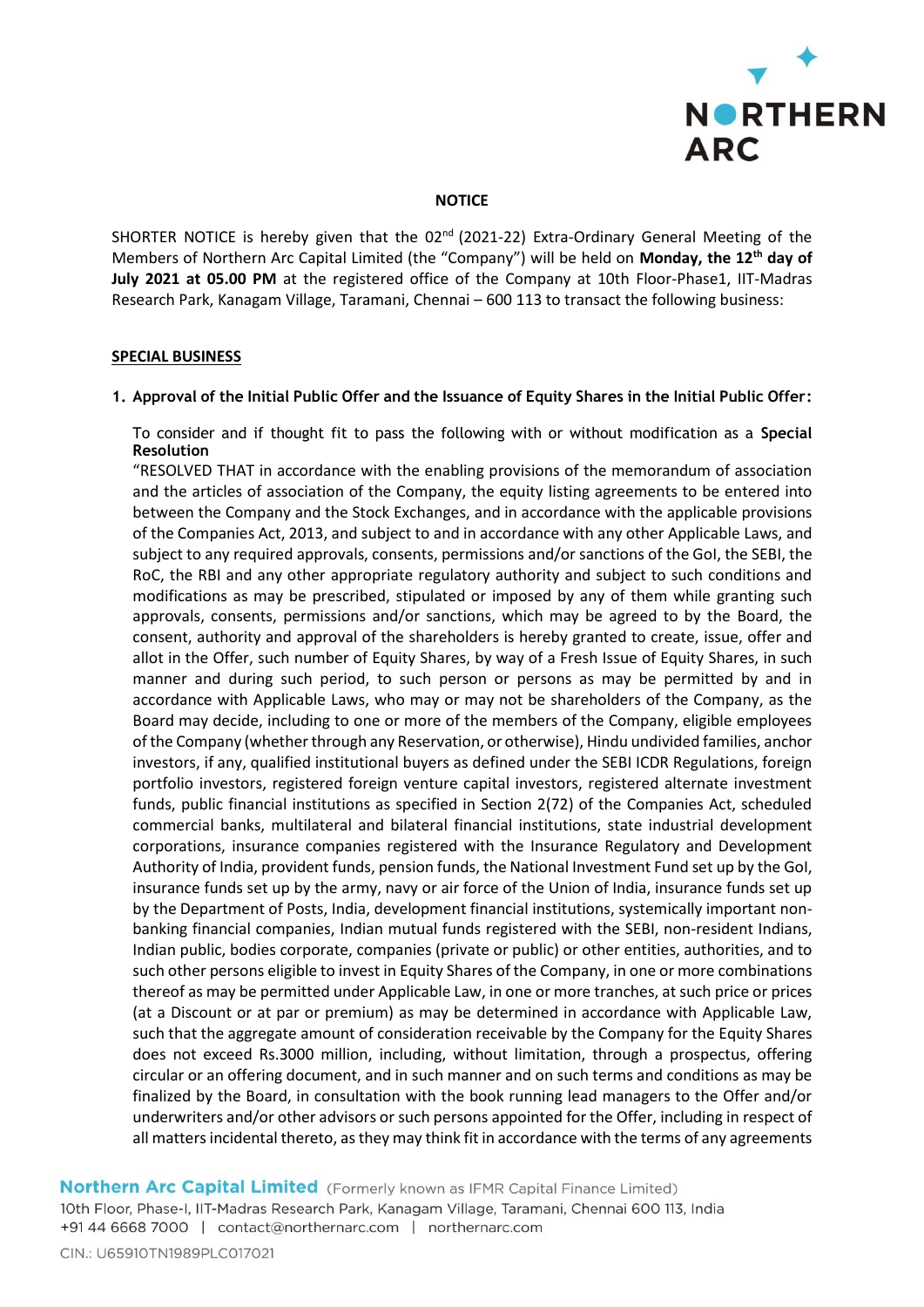

executed with the selling shareholders and book running lead managers to the Offer and/or underwriters and/or other advisors appointed for the Offer, and subject to Applicable Law. A Discount to the price at which Equity Shares are offered pursuant to the Offer may be offered to any category or categories of persons as permitted under Applicable Law."

"RESOLVED FURTHER THAT, subject to the approval of the SEBI, the RoC and/or other regulatory body or authorities, if and to the extent necessary, and in accordance with Applicable Law, one or more of the existing shareholders of the Company shall be permitted to participate in the Offer for Sale with respect to Equity Shares held by them as part of the Offer at a price to be determined in accordance with the book building process in terms of the SEBI ICDR Regulations, for cash at such premium per Equity Share as may be fixed and determined by the Company in consultation with the book running lead managers to the Offer and/or underwriters and/or other advisors or such persons appointed for the Offer, in accordance with the terms of any agreements executed with the selling shareholders and book running lead managers to the Offer and/or underwriters and/or other advisors appointed for the Offer, and subject to Applicable Law and to such category of investors as may be permitted under Applicable Law."

"RESOLVED FURTHER THAT the Board may determine the allocation of such percentage of the Offer to any category or categories in any Reservation, as may be permissible in accordance with Applicable Laws and further, provide a Discount to the offer price to retail individual bidders and/or eligible employees of the Company and its subsidiaries, and do all such other acts, deeds, matters and things as the Board may, from time to time, decide including, without limitation, negotiating, finalizing and executing any document or agreement and any amendments or supplements thereto and generally to do all such acts, deeds, matters and things in relation to all matters incidental to the Reservation or in relation to the foregoing and to settle any question, difficulty, or doubt that may arise with regard thereto or in relation to the foregoing."

"RESOLVED FURTHER THAT in accordance with the applicable provisions the Companies Act, 2013, and subject to any other approvals as may be required, in-principle approval of the shareholders is hereby accorded to undertake a private placement of certain Equity Shares up to Rs. 1,500 million, to certain investors prior to filing of the red herring prospectus with the SEBI ("Pre-IPO Placement"), at such other price as the Board may, determine, in consultation with the book running lead managers to the Offer and/or underwriters and/or other advisors or such persons appointed for the Offer, in accordance with the terms of any agreements executed with such book running lead managers to the Offer and/or underwriters and/or other advisors appointed for the Offer, in light of the then prevailing market conditions and in accordance with the Companies Act, the SEBI ICDR Regulations and Applicable Laws and do all such other acts, deeds, matters and things as the Board may from time to time, in their absolute discretion deem fit in relation to all matters incidental to the Pre-IPO Placement and to settle any question, difficulty, or doubt that may arise with regard thereto or in relation to the Pre-IPO Placement. In the event of happening of Pre-IPO Placement, the size of the Fresh Issue would be reduced to the extent of Equity Shares issued under Pre-IPO Placement subject to the Offer satisfying the minimum issue size requirements under the Securities Contracts (Regulation) Rules, 1957, as amended."

"RESOLVED FURTHER THAT the Equity Shares allotted and/or transferred in the Offer shall be subject to the memorandum of association and the articles of association of the Company and rank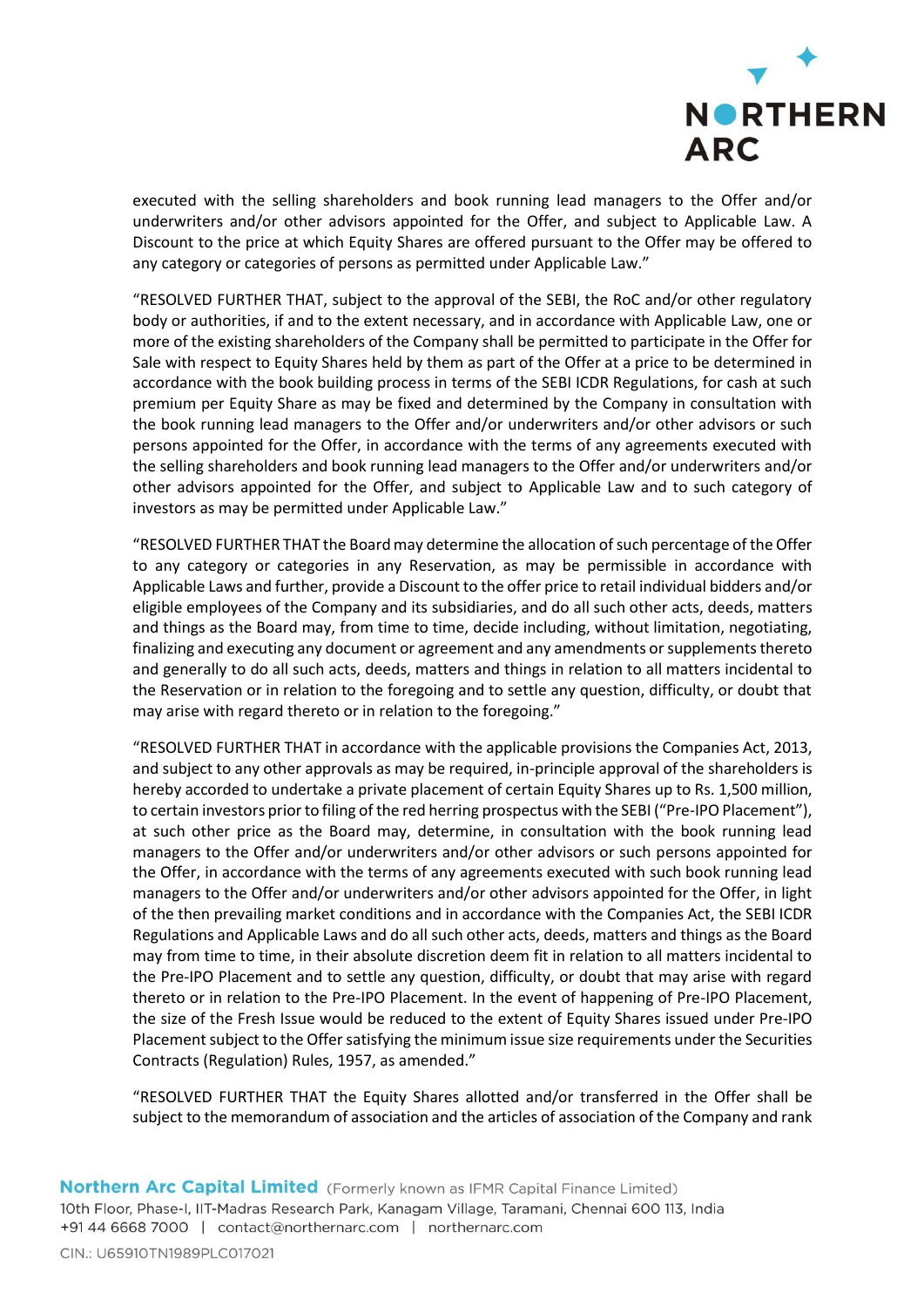

*pari passu* with the existing Equity Shares of the Company, in all respects, including rights in respect of dividend."

"RESOLVED FURTHER THAT subject to Applicable Laws, oversubscription to the extent of 1% of the Offer size, or such other extent as may be permitted under Applicable Laws may be retained by the Company for the purpose of rounding off to the nearest integer while finalizing the basis of allotment in relation to the Offer."

"RESOLVED FURTHER THAT subject to Applicable Laws, the approval of the shareholders be and is hereby accorded to the listing of Equity Shares allotted or transferred pursuant to the Offer on the BSE Limited and the National Stock Exchange of India Limited."

"RESOLVED FURTHER THAT for the purpose of giving effect to the above resolutions, each of the directors of the Board or any one of Dr. Kshama Fernandes - Chief Executive Officer, Ms. Bama Balakrishnan - Chief Operating Officer, Mr. Saurabh Jaywant - Chief Legal Counsel, Ms. Srividhya R - Company Secretary severally, on behalf of the Board, be and are hereby authorized to do all such acts, deeds, matters and things as they may, in their absolute discretion, deem necessary, proper or desirable for such purpose, including issue, transfer and allot Equity Shares pursuant to the Offer, determine the terms of the Offer including the class of investors to whom the Equity Shares are to be allotted or transferred, the number of Equity Shares to be allotted or transferred in each tranche, offer price, premium amount, discount (as allowed under Applicable Laws), Reservations, listing on one or more Stock Exchanges in India as the Board in its absolute discretion deems fit, and do all such acts, deeds, matters and things in relation to the Offer including appointment of the intermediaries, opening escrow account, finalising the basis of allotment of the Equity Shares, and negotiate, finalize and execute such deeds, documents agreements and any amendment thereto, as it may, in its absolute discretion, deem necessary, proper or desirable including arrangements with book running lead managers, underwriters, escrow agents, legal advisors, etc., approve incurring of expenditure and payment of fees, commissions, brokerage, remuneration and reimbursement of expenses in connection with the Offer and to settle or give instructions or directions for settling any questions, difficulties or doubts that may arise, in regard to the offering, Offer, transfer and allotment of the Equity Shares, and utilization of the Fresh Issue proceeds, if applicable, and such other activities as may be necessary in relation to the Offer, and to make any filings, furnish any returns or submit any other documents to any regulatory or governmental authorities as may be required, and to settle any question, difficulty or doubt and further to do or cause to be done all such acts, deeds, matters and things and to negotiate, finalize and execute all documents, papers, instruments and writings as they may deem necessary, proper, desirable or expedient and to give such directions and/or instructions as they may from time to time decide and to accept and give effect to such modifications, changes, variations, alterations, deletions and/or additions as regards the terms and conditions as may be required; and any documents so executed and delivered or acts and things done or caused to be done shall be conclusive evidence of the authority of the Board in so doing and any document so executed and delivered or acts and things done or caused to be done prior to the date hereof are hereby ratified, confirmed and approved as the act and deed of the Board, as the case may be."

"RESOLVED FURTHER THAT duly certified copies of the above resolutions be furnished to any governmental or regulatory authority as may be required from time to time."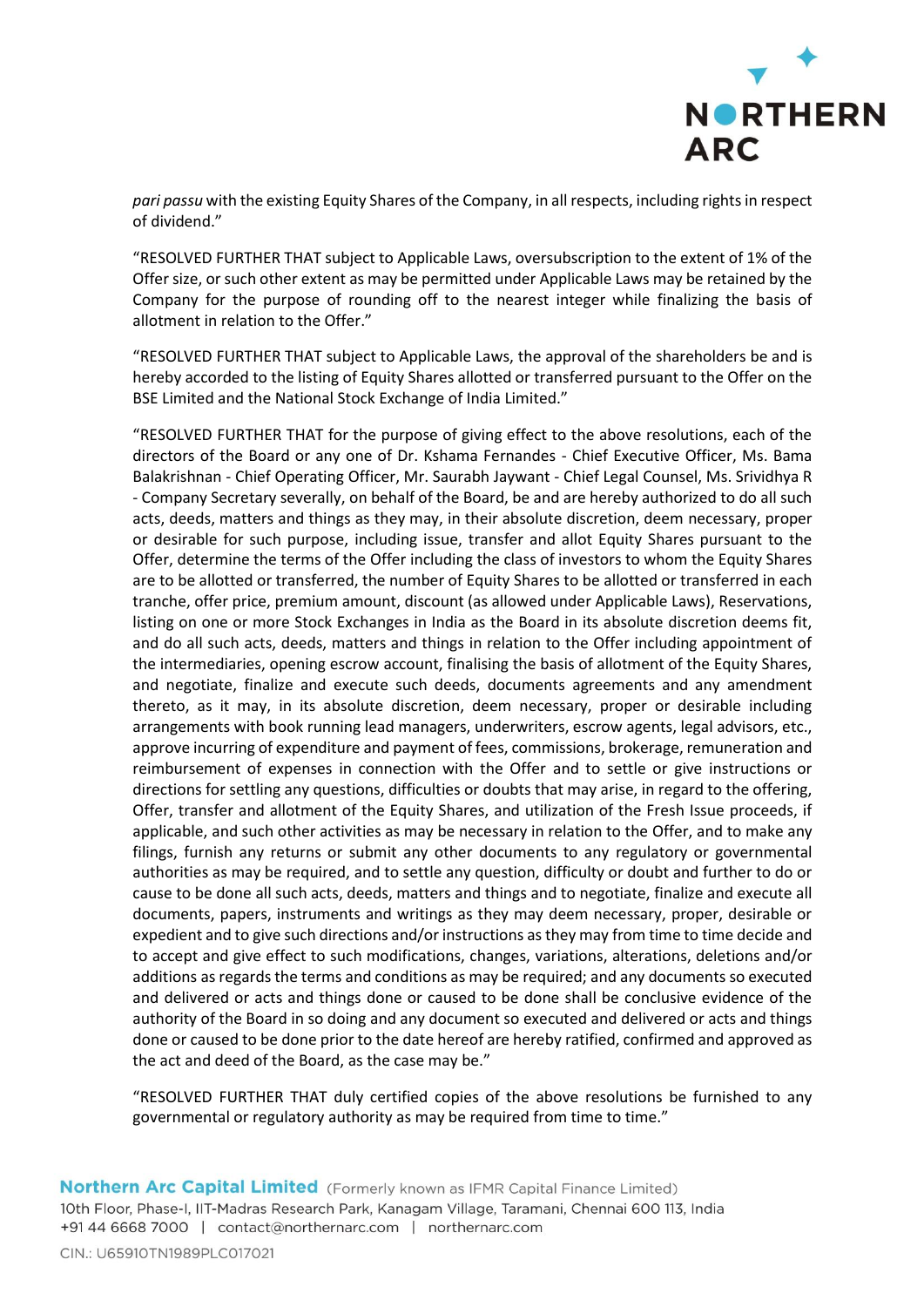

**2. Adoption of new/revised Articles of Association of the Company for compliance with the listing requirements of the Stock Exchanges**

To consider and if thought fit, to pass with or without modification(s) the following resolution as a **Special Resolution:**

"RESOLVED THAT, in accordance with the applicable provisions of the Companies Act, the applicable provisions of the Securities Contracts (Regulation) Act, 1956, the Securities Contracts (Regulation) Rules, 1957, subject to receipt of any necessary statutory approvals from any statutory or regulatory authority and subject to and in accordance with any other applicable law or regulation, including the Securities and Exchange Board of India (Issue of Capital and Disclosure Requirements) Regulations, 2018, as amended, and in order to align the articles of association with the requirements of the relevant stock exchanges on which the equity shares are proposed to be listed, as amended, consent of the shareholders is hereby accorded to adopt a new set of articles of association, in place of the articles of association currently in force."

"RESOLVED FURTHER THAT for the purpose of giving effect to the above resolution, each of the directors of the Board or any one of Dr. Kshama Fernandes - Chief Executive Officer, Ms. Bama Balakrishnan - Chief Operating Officer, Mr. Saurabh Jaywant - Chief Legal Counsel, Ms. Srividhya R - Company Secretary, severally, on behalf of the Board, be and are hereby authorized to do all such acts, deeds, matters and things as they may, in their absolute discretion, deem necessary, proper or desirable for such purpose, and to make any filings including with the Registrar of Companies, Tamil Nadu, situated at Chennai, furnish any returns or submit any other documents to any regulatory or governmental authorities as may be required, and to settle any question, difficulty or doubt and further to do or cause to be done all such acts, deeds, matters and things and to negotiate, finalize and execute all documents, papers, instruments and writings as they may deem necessary, proper, desirable or expedient and to give such directions and/or instructions as they may from time to time decide and to accept and give effect to such modifications, changes, variations, alterations, deletions and/or additions as regards the terms and conditions as may be required; and any documents so executed and delivered or acts and things done or caused to be done shall be conclusive evidence of the authority of the Board in so doing and any document so executed and delivered or acts and things done or caused to be done prior to the date hereof are hereby ratified, confirmed and approved as the act and deed of the Board, as the case may be."

"RESOLVED FURTHER THAT duly certified copies of the above resolutions be furnished to any governmental or regulatory authority as may be required from time to time."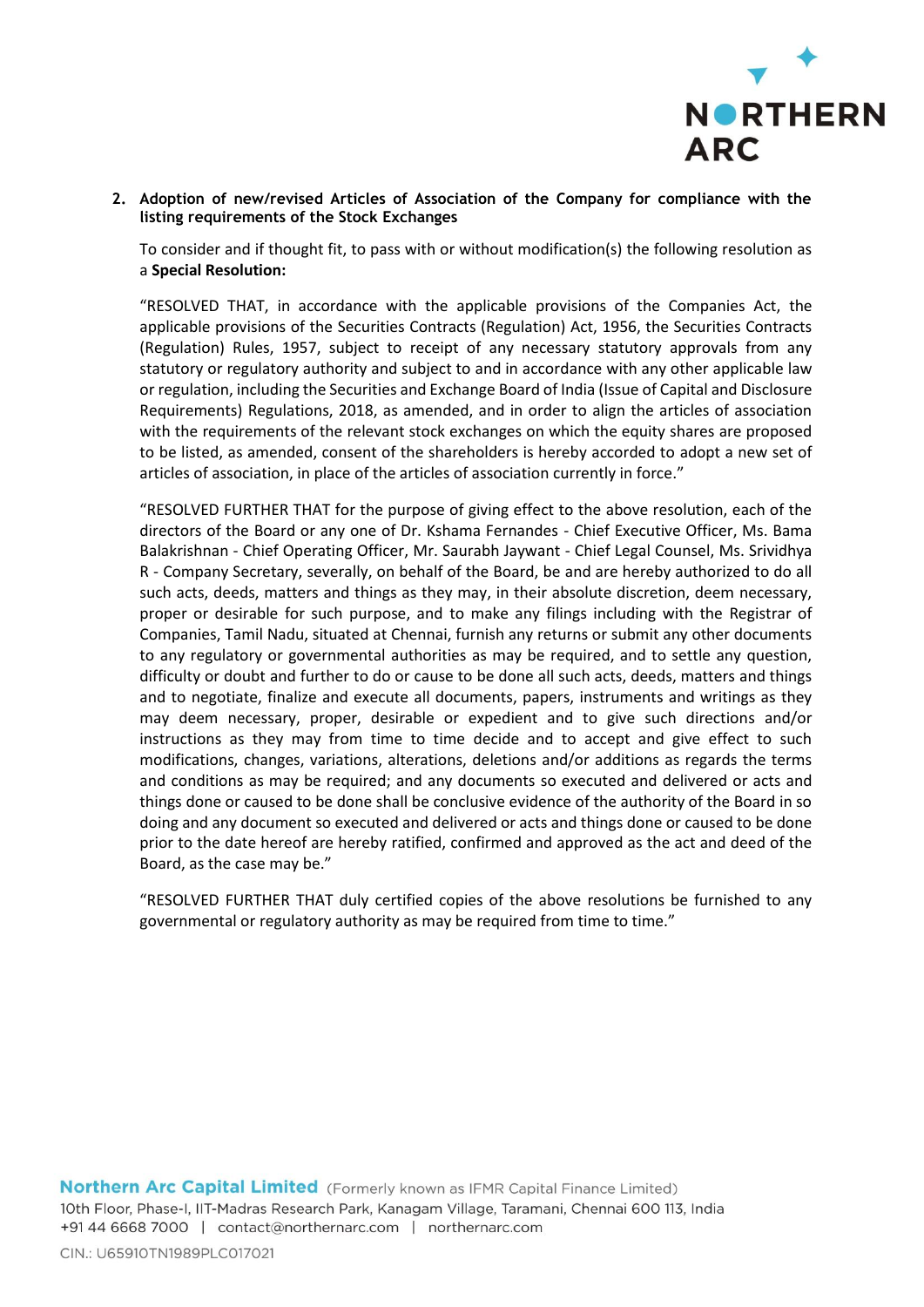

On behalf of the Board,

**For Northern Arc Capital Limited (formerly IFMR Capital Finance Limited)**



# **R. Srividhya Company Secretary**

Place: Chennai Date: July 07, 2021

## **NOTES:**

*1. A MEMBER ENTITLED TO ATTEND AND VOTE AT THE MEETING IS ENTITLED TO APPOINT A PROXY TO ATTEND AND VOTE ON A POLL ONLY INSTEAD OF HIMSELF AND THE PROXY NEED NOT BE A MEMBER.*

*A proxy form, duly completed and stamped, must reach the Registered Office of the Company not less than 48 hours before the time for holding the aforesaid meeting.*

- *2.* Attendance slips and proxy form are annexed hereto
- *3. Corporate Members intending to send their authorized representative to attend the meeting are requested to send to the Company a certified copy of the Board resolution authorizing such representative to attend and vote on their behalf at the meeting.*
- *4. All the relevant documents referred in this Notice shall remain open for inspection by the Members of the Company at the Registered Office from 10:00 AM to 4:00 PM on all working days (except Saturday) upto the date of this Extra-Ordinary General Meeting.*
- *5. The relevant Explanatory Statement pursuant to Section 102 of the Companies Act 2013, relating to the Special Business to be transacted at the meeting is annexed hereto.*

10th Floor, Phase-I, IIT-Madras Research Park, Kanagam Village, Taramani, Chennai 600 113, India +91 44 6668 7000 | contact@northernarc.com | northernarc.com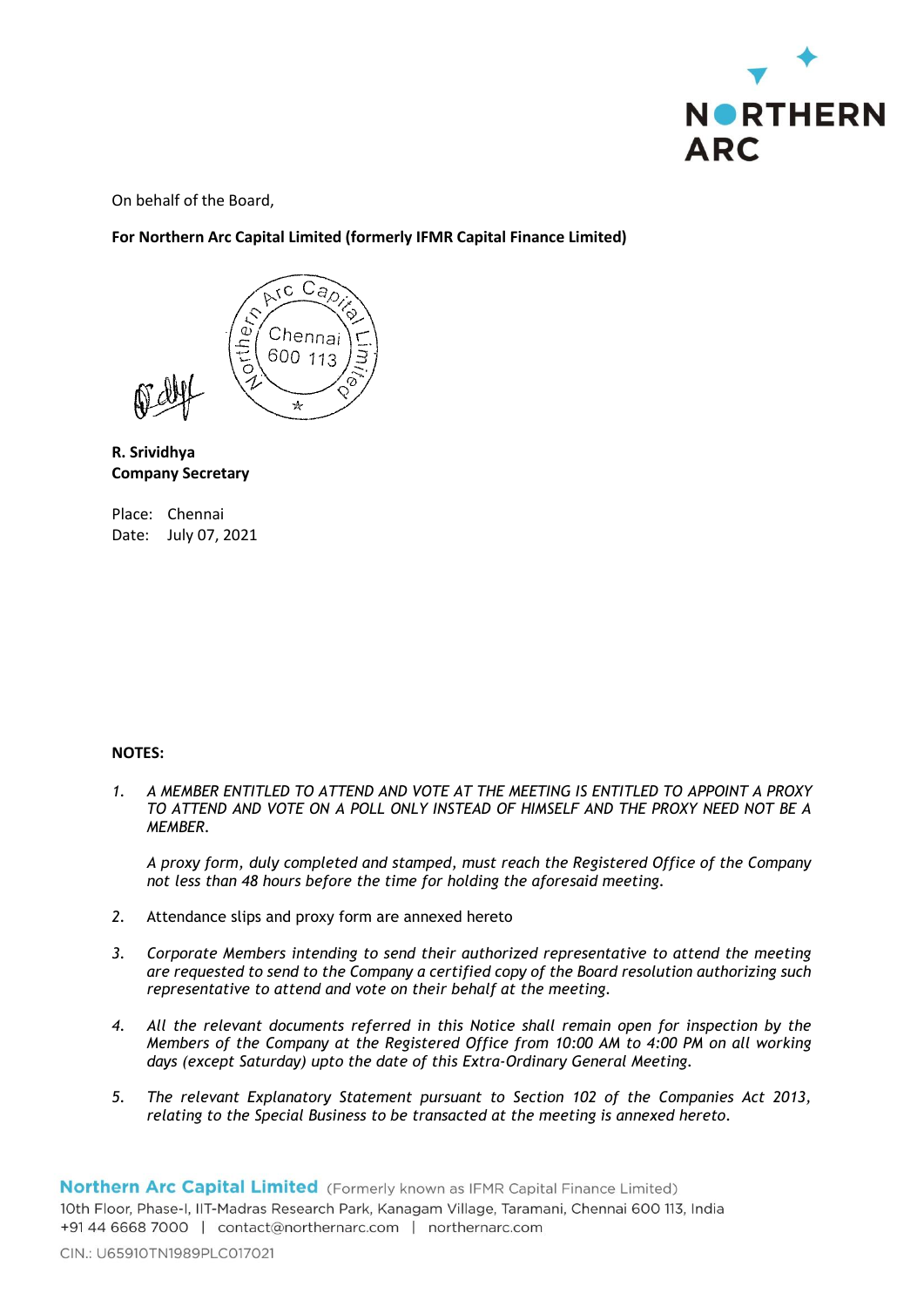

## *Route map to the venue of Extra-Ordinary General Meeting*



Northern Arc Capital Limited (Formerly known as IFMR Capital Finance Limited) 10th Floor, Phase-I, IIT-Madras Research Park, Kanagam Village, Taramani, Chennai 600 113, India +91 44 6668 7000 | contact@northernarc.com | northernarc.com

CIN.: U65910TN1989PLC017021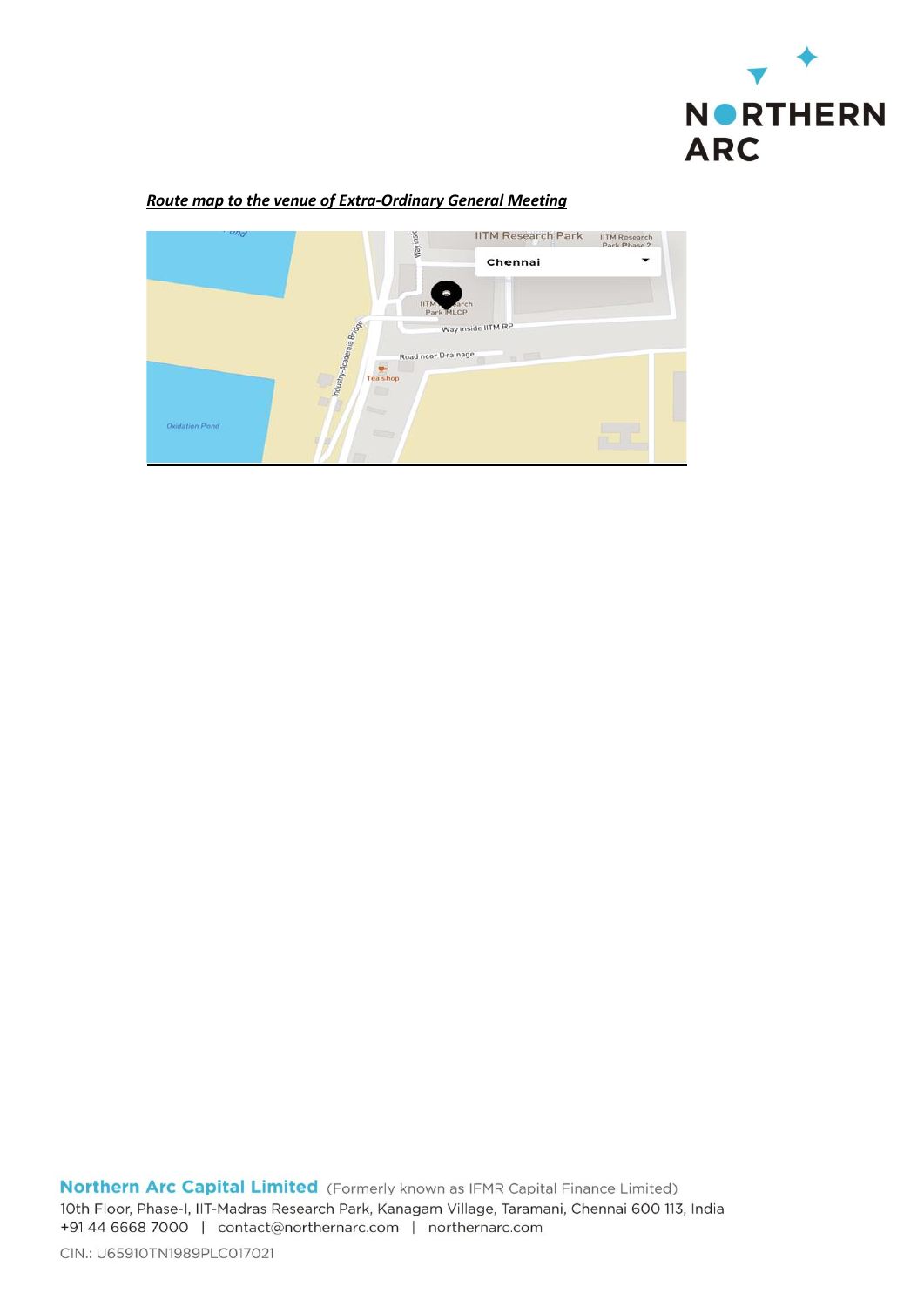

# **ANNEXURE TO NOTICE EXPLANATORY STATEMENT PURSUANT TO SECTION 102 OF THE COMPANIES ACT 2013**

## **Item No. 1: Approval of the Initial Public Offer and the Issuance of Equity Shares in the Initial Public Offer:**

The Company proposes to undertake an initial public offering of its equity shares of face value of Rs.10 each (the "Equity Shares" and such offering, the "Offer") in accordance with the enabling provisions of the memorandum of association and the articles of association of the Company, the equity listing agreements to be entered into between the Company and the relevant stock exchanges where the Equity Shares are proposed to be listed ("Stock Exchanges") and applicable law, regulations, policies and guidelines, in India and outside India, including, without limitation, the Securities Contracts (Regulation) Act, 1956 (and the applicable rules thereunder), the Securities and Exchange Board of India (Issue of Capital and Disclosure Requirements) Regulations, 2018 (the "SEBI ICDR Regulations"), the Companies Act, 2013 and the applicable rules thereunder (the "Companies Act"), the Securities and Exchange Board of India (Listing Obligations and Disclosure Requirements) Regulations, 2015, any foreign investment law and the rules, regulations, guidelines, press notes, notifications, circulars and clarifications issued from time to time by the Government of India (the "GoI") including the Department for Promotion of Industry and Internal Trade ("DPIIT"), the Reserve Bank of India (the "RBI"), the Securities and Exchange Board of India (the "SEBI"), the relevant registrar of companies (the "RoC"), the Stock Exchanges, and/or any other competent authorities, in each case, as amended (collectively, "Applicable Laws"). The Offer structure, which will include a fresh issue of Equity Shares (the "Fresh Issue") and an offer for sale by certain shareholders of the Company (the "Selling Shareholders" and such offer for sale, the "Offer for Sale"), will be finalized at the absolute discretion of the board of directors of the Company (the "Board", which term shall be deemed to include any committee, which the Board has duly constituted or may hereinafter duly constitute to exercise its powers including the powers conferred by this resolution). The Offer may also include a reservation of a certain number of Equity Shares for any category or categories of persons as permitted under Applicable Law (the "Reservation"). In addition, the Company may complete a private placement of certain Equity Shares to selected investors as permitted under Applicable Laws (the "Pre-IPO Placement"). Unless the context requires otherwise, the term, "Offer", as used in these resolutions, includes the Fresh Issue, the Offer for Sale, the Reservation and the Pre-IPO Placement. The Company may further offer a discount to the price at which Equity Shares are offered pursuant to the Offer, to any category or categories of persons as permitted under Applicable Law (the "Discount").

In connection with the Offer, the Company is required, inter alia, to prepare various documents and execute various agreements, including, without limitation, engagement letters, agreements or documents in connection with the Pre-IPO Placement, the listing agreement to be entered into by the Company with the Stock Exchanges, the registrar's agreement, the offer agreement with the book running lead managers and Selling Shareholders, the share escrow agreement, the syndicate agreement, the cash escrow and sponsor bank agreement, the underwriting agreement and the service provider agreement with the advertising agency. Accordingly, it is proposed to authorize the members of the Board and certain officers of the Company to negotiate, finalize and execute such documents and agreements as may be required and to do all such acts, deeds, matters and things in this regard for and on behalf of the Company.

Northern Arc Capital Limited (Formerly known as IFMR Capital Finance Limited) 10th Floor, Phase-I, IIT-Madras Research Park, Kanagam Village, Taramani, Chennai 600 113, India +91 44 6668 7000 | contact@northernarc.com | northernarc.com